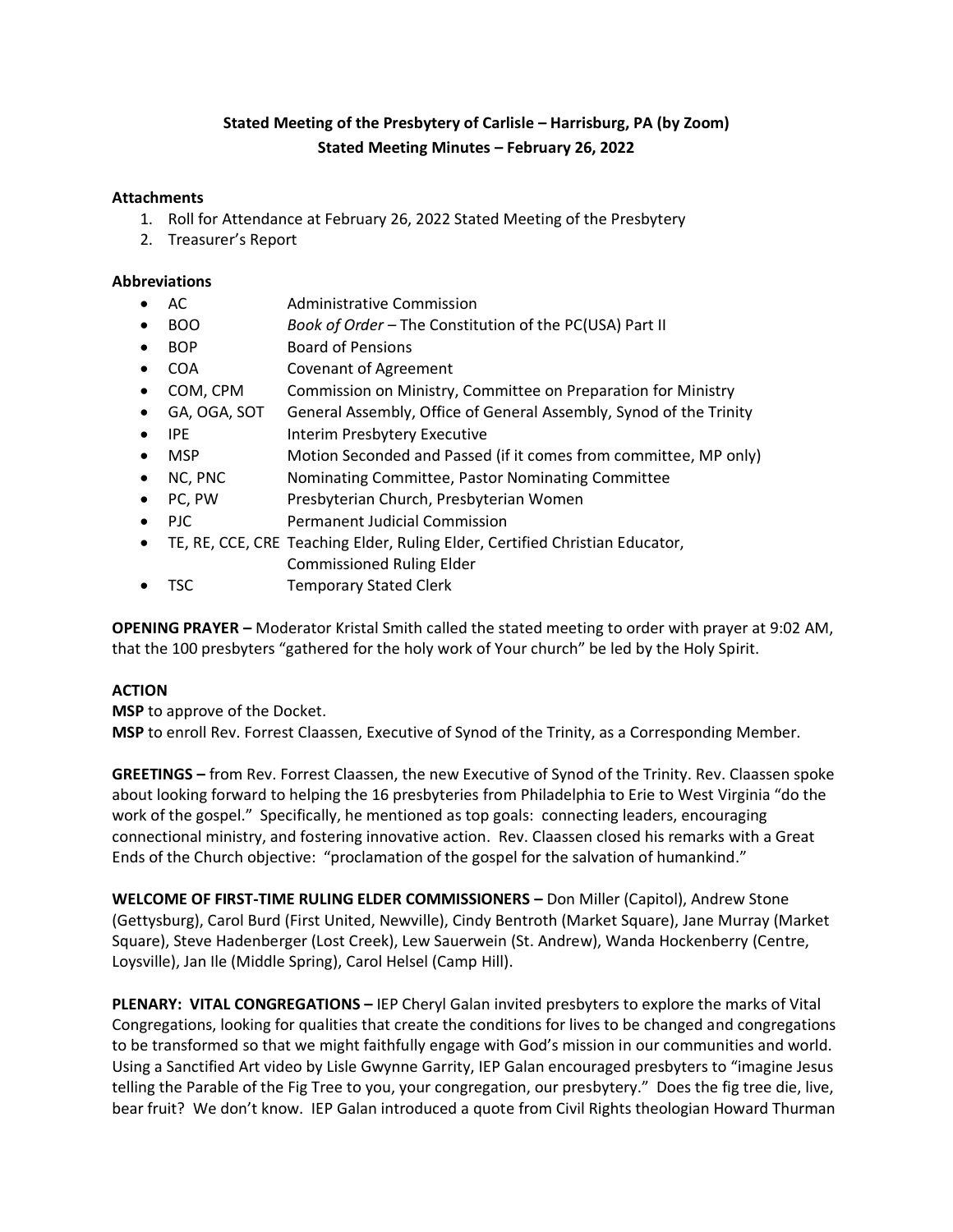for insight: "Look well to the growing edge! All around us worlds are dying and new worlds are being born; all around us life is dying and life is being born. The fruit ripens on the tree, the roots are silently at work in the darkness of the earth against a time when there shall be new leaves, fresh blossoms, green fruit. Such is the growing edge!" IEP Galan asked: "What if the question is not whether the fig tree [the congregation, the presbytery, the Church] lives or dies, but how do we live on the growing edge? Can we catch the vision of the Gardener? What would it take to yield to the Gardener's hand…to slow down…listen…surrender our need for comfort and certainty…yield our attachment to particular outcomes…listen for invitations of the Spirit…we just may be surprised at where the fruit lies!"

**OFFICER TRAINING –** At 9:30, Moderator Smith dispersed presbyters into breakout rooms for Church Officer training for which they had pre-registered. Based on the marks of Vital Congregations, workshops focused attention toward God's actions of tending, pruning, nourishing, and letting go. **Vital Congregations exhibit Caring Relationships: Especially for Deacons –** Facilitated by the Rev. Rachel Schwab. While deacons are not the only Presbyterians called to provide ministries of sympathy and caring for neighbors and one another, they do provide *organized* ways of bringing Christ's love to the church and community. Join us for conversation on the office of Deacon and collaboration on ways to *organize* deacon ministries (delving a bit into how Deacons may have pivoted in this pandemic).

**Vital Congregations empower Servant Leadership: Especially for New Ruling Elders – Facilitated by the** Rev. Katy Yates Brungraber. Whether we're born or adopted into the Presbyterian tradition, often it's not until God calls us to ordained ministry as Ruling Elder that we wonder what it takes to lead in ways that are faithful to our Reformed heritage. This interactive workshop will guide new Ruling Elders through *basic responsibilities relating to worship, education, mission, and administration.* We'll explore duties that range from mandated to permissible. Please bring for reference your 2019-2021 *Book of Order,* which is still good through 2023. There will be conversation around the Great Ends of the Church.

**Vital Congregations promote Ecclesial Health: Especially for Clerks of Session - Facilitated by the Rev.** Meg Shoeman and the Rev. Graham Fowler. The work Clerks of Sessions do, such as keeping records, telling the story of what happens in meetings (through minutes), and communicating about policies and procedures all contribute toward the healthy functioning of the Session, in fulfillment of the church's ministry and mission. In this space, we'll handle some of the nuts and bolts of how Clerks of Session maintain orderly records and correspondence in faithful witness to the local congregation's participation in Christ's ministry to the world. This is a good place for new clerks to stop by, but all are most welcome. There will be conversation around pandemic related limits and opportunities.

**Vital Congregations maintain Outward Incarnational Focus –** Facilitated by the Rev. Kathryn Johnston. As congregations relate to the community beyond the church (especially those at the margins), for many of us it requires a shift in focus. What if it's not about what we do to bring people into the church but how and where and why we show up to join God's work beyond the walls of our congregations? What if we go to neighbors in need and speak up for a hurting world because that's where we encounter Jesus? What if we shift our focus outward, so that our hands, our feet, and our hearts convey the very presence of Christ, caring for 'the least of these.'

**Vital Congregations develop Intentional Authentic Evangelism –** Facilitated by Commissioned Ruling Elder Neal McCulloch. How have you personally experienced the good news of Jesus? What's the connection between your story and God's Story? We'll seek to move beyond the negative stereotypes sometimes associated with the word 'evangelism' to discover how relationship-building can lead to faith-sharing that's transformative for all.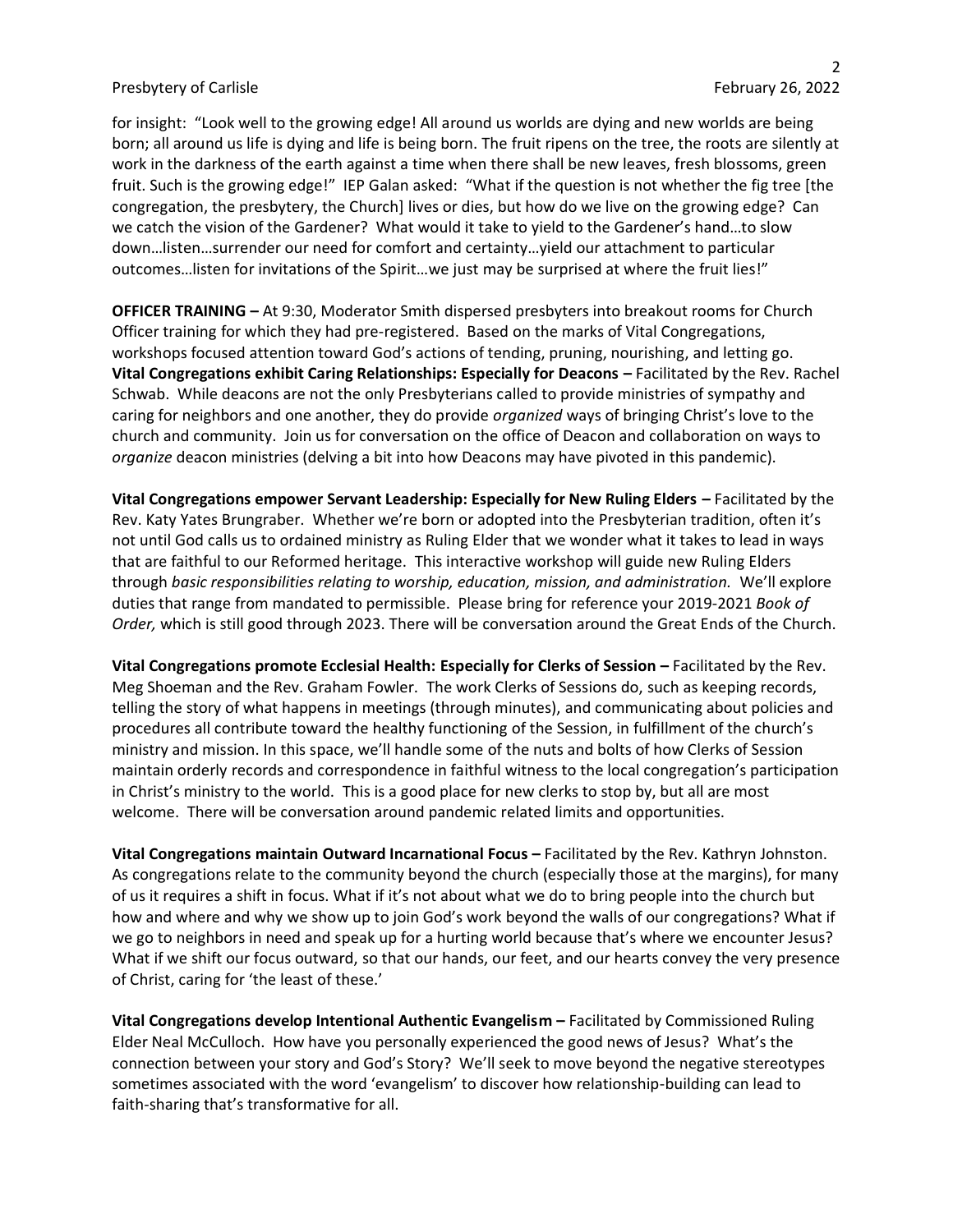**Vital Congregations cultivate Spirit-Inspired Worship –** Facilitated by the Rev. Stephen McKinney-Whitaker. 'Spirit inspired worship' challenges, teaches, transforms, convicts and calls us into deeper relationship with God and one another. It also has to be balanced with comfort and granting peace from the chaos of the world. Worship can't hide from confronting what's happening but needs to offer sanctuary from the chaos, too. We'll talk about how we find this balance and determine how the Spirit inspires worship in our different congregations with unique contexts that change over time.

**Vital Congregations pursue Lifelong Discipleship Formation –** Facilitated by the Rev. Scott Bowerman. How do we move beyond committee meetings and program attendance toward becoming gospel communities in which identity in Christ is central to our lives? We'll talk about experiences and practices that have been formative for us and engage in conversation about how churches can create the conditions for people to practice a living relationship to a living God, responding to the call to follow as true disciples of Jesus Christ.

**BREAK –** 10:30 to 10:45

### **REPORT OF THE COMMISSION ON MINISTRY**

### **Examination of Matthew Robinson for Ordination to Ministry of Word and Sacrament**

Moderator Smith called upon COM Chair TE Lou Nyiri to introduce to the presbytery Matthew Robinson, who has been under care of Carlisle Presbytery since 2016. Matthew is a graduate of the University of Chicago Divinity School Northwestern University, with Master's of Divinity and PhD degrees. Currently, he teaches practical and systematic theology at the University of Bonn, Germany and shares in worship leadership at the University Church. In December 2021, COM engaged with Mr. Robinson on his Statement of Faith (SOF), acted to approve him as candidate, and voted to waive the usual one-year requirement for Candidacy. COM took into consideration extenuating circumstances and the Candidate's faithful employment through the process on the Protestant Faculty of the University of Bonn. Candidate Robinson's recorded sermon and SOF were posted on the presbytery website in advance of today's meeting. Joining the meeting by Zoom from Bonn, he read his SOF, which included:

"As a Reformed Christian, I hold that God's act as Creator forms an eternal unity with God's will as Spirit and God's decree as Word, all of which serve as the guarantee of God's covenantal action in history. I confess that I and all of creation regularly pursue our own desires ahead of and at the cost of the well-being of our human neighbors and non-human fellow creatures. In doing so, we actively reproduce inherited sinful structures of injustice and harm which enslave and destroy what the Creator God had made free and good."

The Moderator opened the floor for questions relative to the sermon, Statement of Faith, Spiritual Autobiography (also posted with meeting materials), the Bible, Sacraments, Polity, Theology, and Matthew's sense of call to the faculty of the University of Bonn. Dialogue ensued for the next half hour; some questions and answers are condensed here briefly:

• When you're introducing a new teaching from research – which a congregation may find unsettling (such as the Genesis 11 story being about "empire" and oppression, rather than language) – might there be a way to point people in a new direction without telling them their understanding is wrong?

*Yes – by seeking to balance pastoral and polemical voices.*

• How do you feel about the ordination process, and do you feel ready to serve Christ as MWS? *"A humble yes;" this call has been in development in my heart for many years – especially the last five years in ecumenical studies.*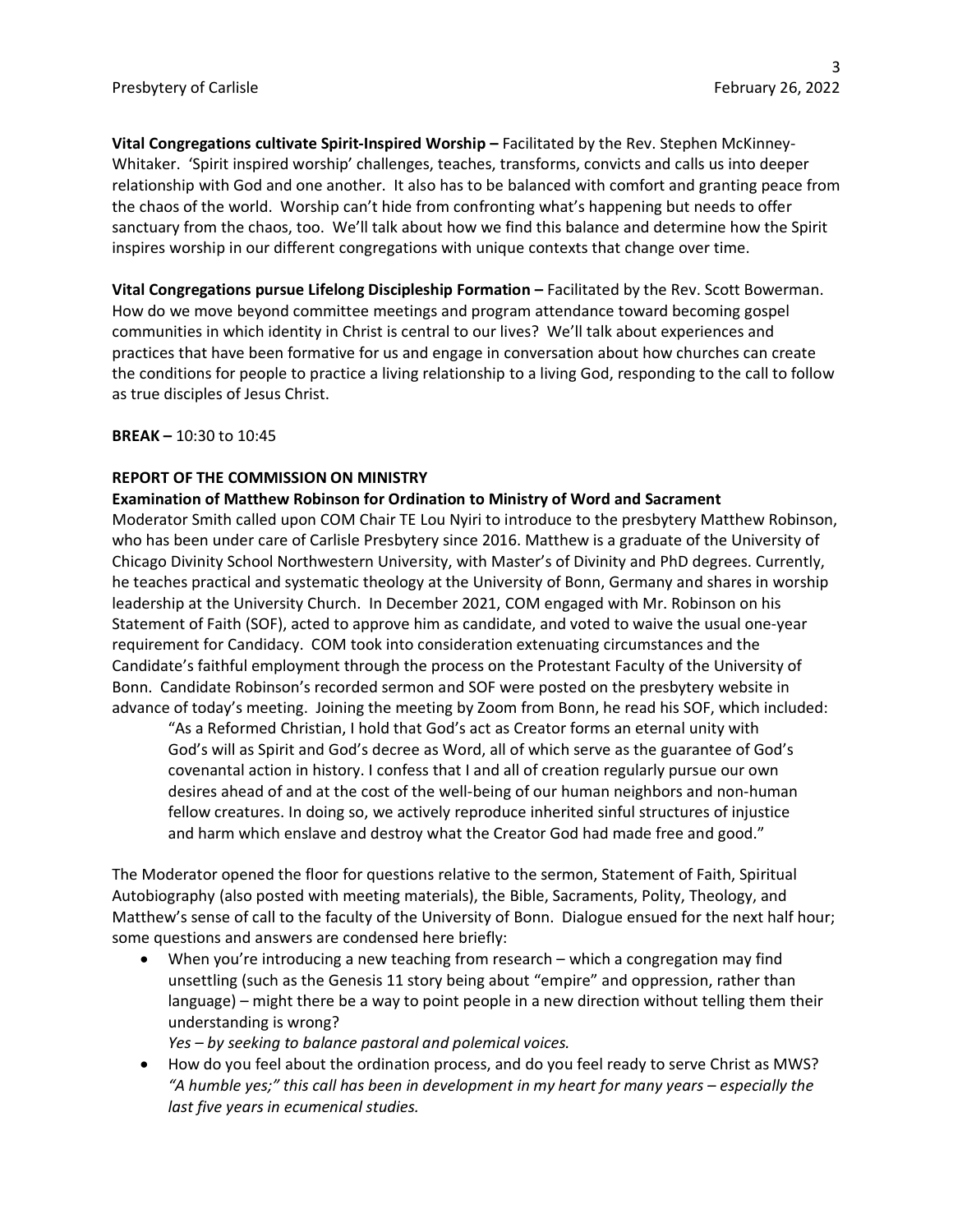- Would you tell us more about the Incarnation "creatureliness? *God came to us as Creator to creature; we need God's provision and ongoing sustenance… that crustiness, grittiness, persists as we hold onto that goodness that God has called us to.*
- How have we inherited sinful structures of sinfulness and harm? *I struggle to resonate with Augustine's definition of original sin, in which each baby is bad. I lean more toward sin being original to the situation in which we are born: I already inherit / participate in a reproduction of these structures – structures that get reproduced by us just showing up.*

**MSP** to end the examination. Moderator Smith asked that the candidate be moved to the waiting room.

# **ACTION**

Moderator Smith called for a motion to approve Matthew Robinson for Ordination to Ministry of Word and Sacrament, which was seconded and followed by discussion. In short order, **MOTION PASSED.**

After the vote, Candidate Robinson was brought back from the waiting room; the presbyters showed signs of celebration (applause, thumbs up) that the way is clear for him to be ordained by the Presbytery of Carlisle in a hybrid service from the University Church in Bonn, Germany. CPM Chair Don Wahlig prayed for the Candidate and his ministry – that the Spirit would continue to challenge, inspire, and uphold him.

# **REPORT OF THE ADMINISTRATION COMMITTEE (TREASURER AND PERSONNEL)**

At 11:15 AM, Moderator Smith turned the meeting over to Vice Moderator McCullogh, who invited TE Ed Blank, Treasurer of the presbytery, to present his Year End Financial Reports. Treasurer Blank highlighted several points about 2021 presbytery finances:

- Total Mission Support = \$216,609
- Per Capita = \$215, 276 which is only \$4,000 less than what was budgeted / expected, but contributed to total income being \$15,000 less than in 2020
- Lend a Hand has a surplus of \$4,622
- Unrealized capital Gains = \$307,719

Treasurer Blank noted that administrative expenses continue to go down as the presbytery continues to do more virtually, and that in 2021, the presbytery withdrew *nothing* from investments.

There being no questions, **MSP** to receive the Year End Financial Report as presented.

For Treasurer's Report see Attachment 2.

## **Report of the Personnel Committee**

The Moderator recognized IEP Galan who had been asked by the Coordinating Council and Personnel Team of the Administration Committee to provide an update on the presbytery's transitional work of the past three years, exploring options for a vital, sustainable future. IEP Galan explained the Administration Committee and the Coordinating Council recently endorsed a staffing model that calls for two full-time presbytery leaders to help navigate the adaptive challenges of our day.

1. Full-time Presbytery Leader for Governance and Congregational Leadership to encompass the role of Stated Clerk *and* bring leadership and staff energy to critical areas that will strengthen our work with congregations, especially in this time of significant change. The search to fill this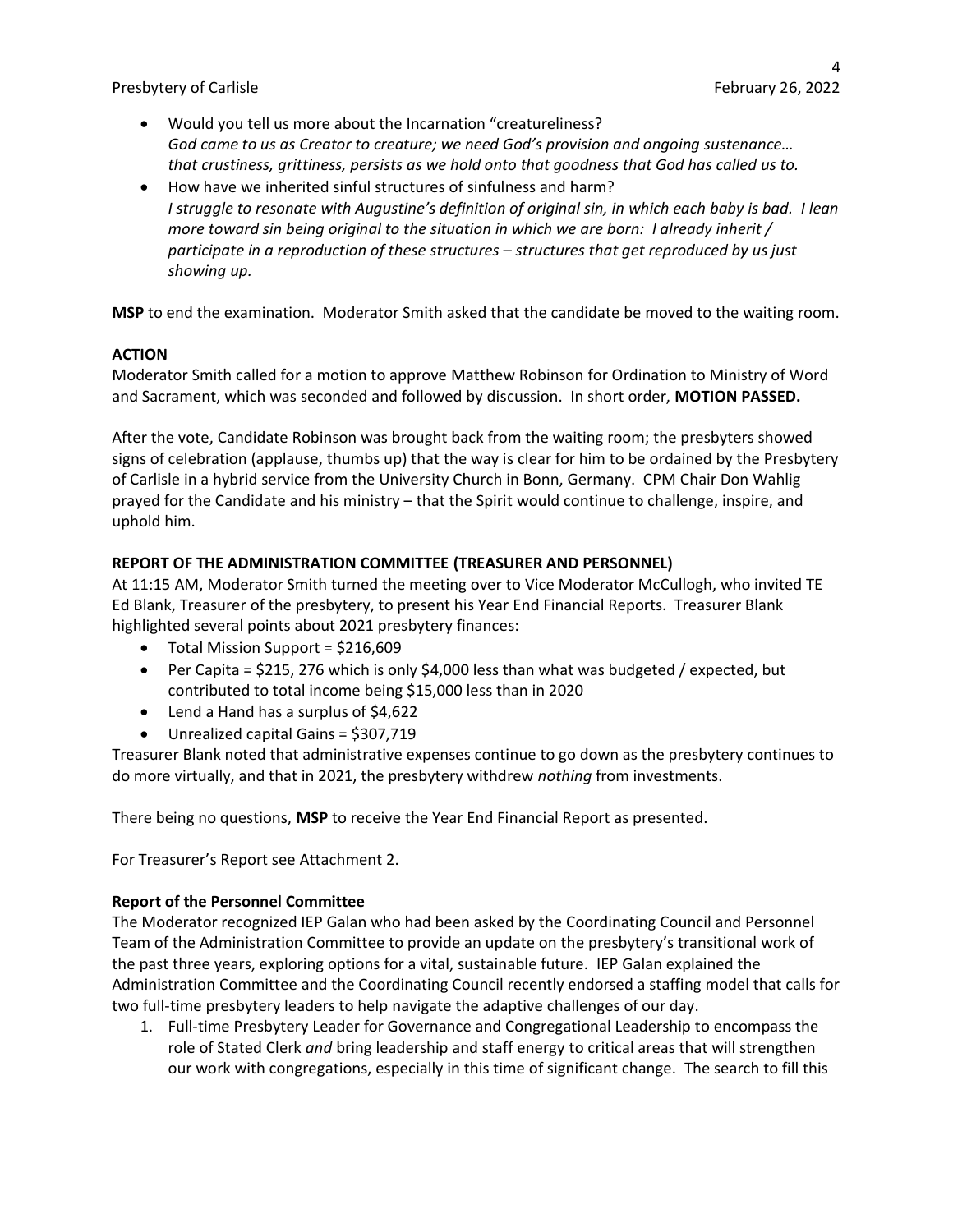position will begin soon; subsequently the presbytery will have opportunity to elect the candidate.

2. Full-time presbytery leadership position (currently known as Executive Presbyter) is under development, as we continue to clarify what will be needed as we learn to live with the realities of a changed world, adapting and collaborating, as we bring the gospel to the needs of our communities.

IEP Galan explained that leadership is taking an incremental approach by filling the first position and then working from it to define and fill the second. The Coordinating Council and the Personnel Committee are thankful for the on-going generous, faithful Per Capita and Mission giving of our congregations over the many decades of this presbytery's life, which positions the presbytery to staff for a vital, sustainable future.

There being no questions, the report was received by affirmation, and Vice-Moderator McCullough asked presbyters to hold this on-going discernment in prayer.

# **REPORTS FOR ACTION AND INFORMATION**

## **Report of the Nominating Committee – in writing, submitted by Donna Wenger, Chair**

The January 30, 2022 report recommended two actions to the presbytery. In each case, Moderator McCullough opened the floor to additional nominations. There were none. Nominations were closed.

## **ACTION**

**MP** to approve Norma Mateer as Chair of the Administration Committee, as proposed by the Nominating Committee.

**MP** to correct two inadvertent oversights in the 2021 Nominating report.

- 1. Add to Coordinating Council RE Jim Warnock (Derry) for a first term.
- 2. Adjust the class terms of the following members of the Camp Committee.
	- a. Class of 2022 Pam Meilands 1 Derry TE
	- b. Class of 2023 Marty Gruver 1 Pine Street RE
	- c. Class of 2023 Elizabeth Roman 1 St. James RE
		- i. Camp Committee By-Laws have been changed recently to designate the term as TWO years, hence the adjustments.

# **Report of the Commission on Ministry – in writing, submitted by TSC Meg Shoeman COM approved**

- the renewed Covenant of Agreement between Rev. Kim Wadlington and Market Square Church.
- a revised Covenant of Agreement between Rev. Marie Buffaloe and Derry Church.
- a recommendation to the Administration Committee, that a Sabbatical Grant be allocated to the Rev. Scott Bowerman and Central Church.
- a working document regarding FIT interviews for candidates and churches in conversation regarding a call or other pastoral position.
- the terms of call for a candidate for Pastor and Head of Staff at the Gettysburg Church, approved the candidate's membership in Carlisle Presbytery, pending congregational action, and authorized the Gettysburg PNC to ask its Session to call a congregational meeting for the purpose of calling the candidate.
- a candidate for examination by the Presbytery for ordination as a Minister of Word and Sacrament to serve as Associate Pastor to Silver Spring Church. In the same motion, approved
	- $\circ$  the terms of call between the candidate and Silver Spring Church, and authorized their APNC to ask its Session to call a congregational meeting for the purpose of calling the candidate, pending her successful examination by Presbytery.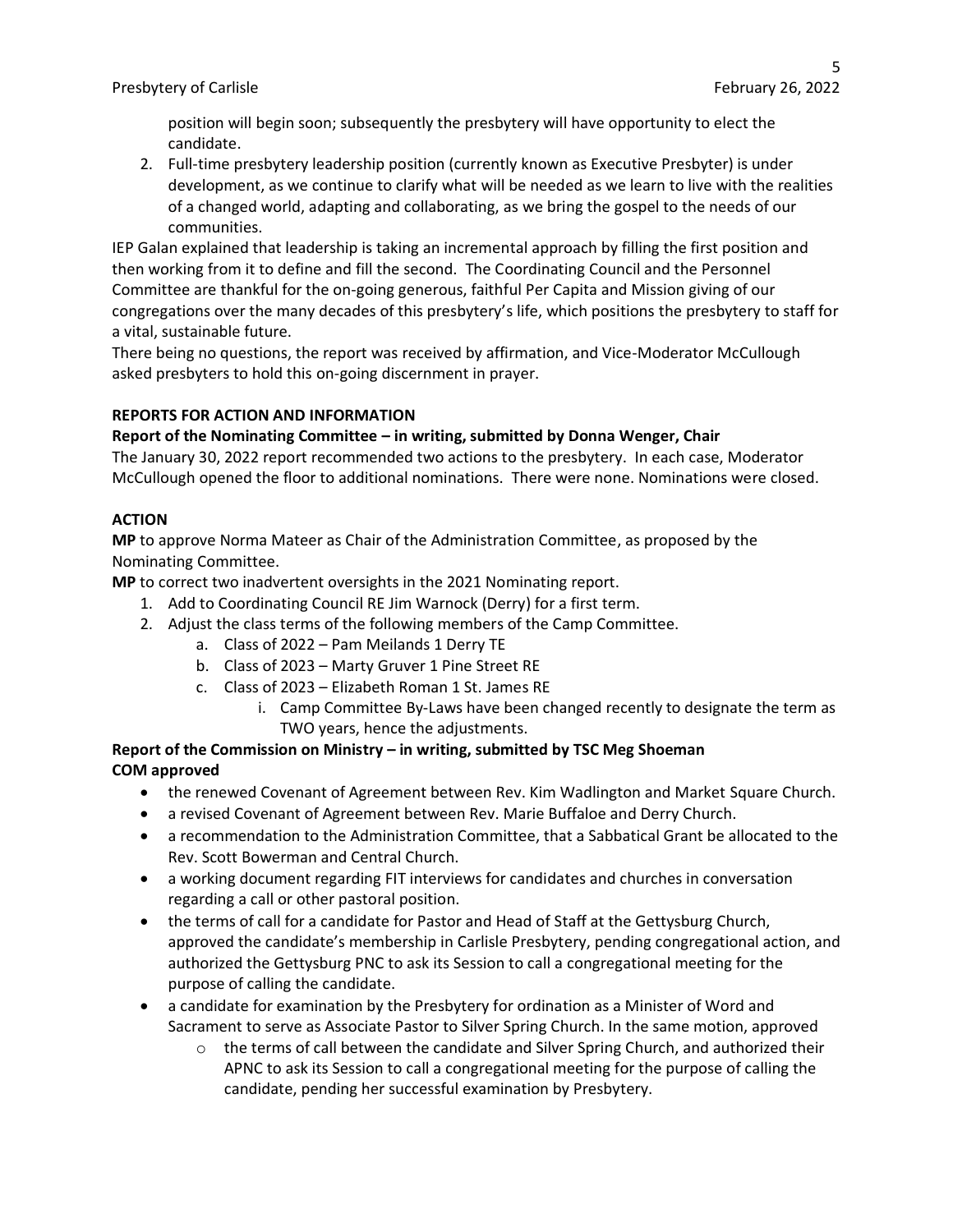• the request by Rev. John Green for honorable retirement.

# **From the written report, COM also**

- appointed Rev. Lou Nyiri as Moderator for Gettysburg Church.
- appointed CRE Roz Presby to serve as Moderator for Hope United and Faith Immanuel churches.
- recommended that RE Gary Russell be elected by the Presbytery to serve on the Administrative Commission to the Mercersburg Church.
- concurred with the recommendation of the Lower Marsh Creek Church, requesting an exception as permitted by the *Book of Order* G-2.0504c and forwarded the request to the Coordinating Council for scheduling at a future meeting of the presbytery.

In response to the COM Motions for the Docket, which require no second, coming from Committee, Moderator McCullough invited the presbytery to act.

### **ACTION**

**MP** to approve RE Garry Russel (Middle Spring) to serve on the Administrative Commission to the Upper West Conococheague Presbyterian Church (Mercersburg).

## **Report of the Temporary Stated Clerk with Necrology – in writing, submitted by TE Meg Shoeman**

The full 5-page written report of the TSC included one action item, which the presbytery approved:

### **ACTION**

**MSP** to waive term limits for Officers at Big Spring PC (Newville) and Middletown PC as determined appropriate by each session to the churches' needs and limitations for the year 2022 as permitted by G-2.0404 in the *Book of Order*.

The full 5-page written report of the TSC also included numerous information items:

- presbytery minutes were reviewed from the December 2021 meeting by Rev. Emily McCachren and Ruling Elder Phil Noll.
- reporting to GA of
	- o election of GA Commissioners Rev. Peter Dietz, RE Roger Clowes and RE William McHenry as Commissioners, and Kemper Dyson as Youth Advisory Delegate.
	- o moderator elections
	- o ordinations and installations (TE Anthony Saturno and TE Caroline Vickery)
	- o death of TE Steven Fleming
	- o dissolution of Perry Valley PC
	- o roll of the Ministers of Word and Sacrament
		- 23 Honorably Retired
		- 33 Engaged in Validated Ministry within a congregation or church jurisdiction
		- 17 Engaged in Validated Ministry outside the congregation
		- 5 Members at Large
		- 1 Commissioned Ruling Elder
		- 1 Certified Christian Educator
		- 4 Retired Certified Christian Educators
		- 3 Certified Ruling Elders (approved by CPM as CREs but not presently commissioned to serve a particular congregation)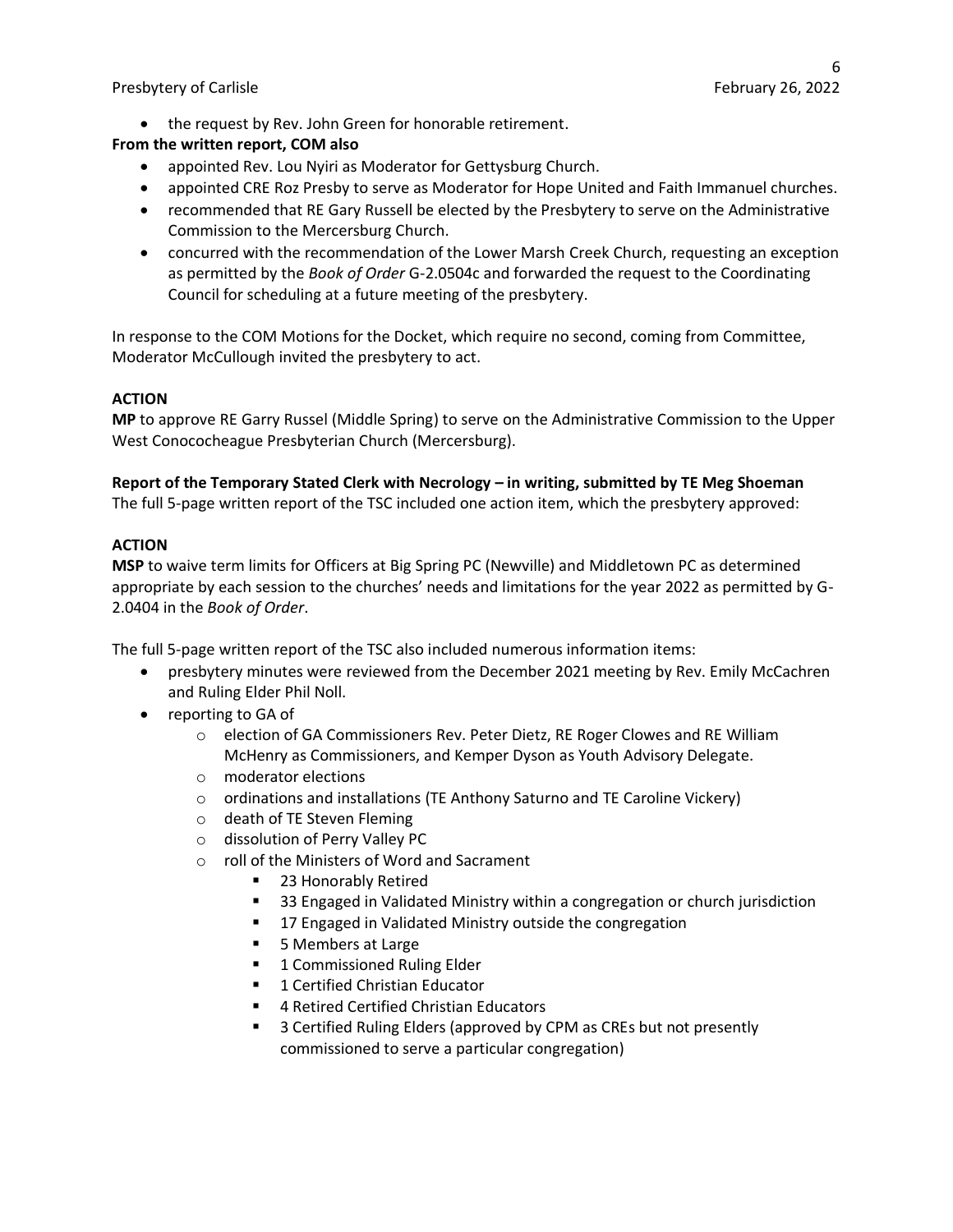### **NECROLOGY REPORT OF RULING ELDERS WHO DIED IN 2021**

Listed by Church, the names of Ruling Elders with Birth, Ordination, and Death dates and their Age

| ٠ | <b>Big Spring</b>              | Floyd Crum                 | 3/22/1938  | 2/12/1978             | 5/22/2021  | 83  |
|---|--------------------------------|----------------------------|------------|-----------------------|------------|-----|
|   | Camp Hill                      | Glenn A. Murray            | 6/9/1941   | 11/25/1984            | 9/17/2021  | 80  |
|   |                                | Ward L. Ver Hage           | 4/7/1933   | 12/13/1981            | 3/29/2021  | 87  |
|   | Christ, Camp Hill              | Terrance G. O'Toole        | 4/22/1937  | 1/8/1995              | 1/7/2021   | 83  |
|   |                                | George D. Wolf             | 6/4/1924   | 1/7/1968              | 2/14/2021  | 97  |
|   |                                | William Fearen             | 1/31/1928  | 1/8/1984              | 2/21/2021  | 93  |
|   |                                | Ronald C. Gruver           | 7/21/1940  | 1/12/1986             | 7/8/2021   | 80  |
|   |                                | Stanley R. Pearson         | 3/30/1932  | 1/3/1988              | 9/23/2021  | 89  |
|   |                                | William H. McLaughlin      | 3/24/1928  | 1/11/1970             | 9/29/2021  | 93  |
|   | Derry                          | Robert F. Davis            | 1/29/1928  | 1/26/1970             | 3/2/2021   | 80  |
|   |                                | Christine M. Ewing         | 8/3/1940   | Unknown               | 7/4/2021   | 80  |
|   |                                | Abram M. Hostetter         | 10/10/1929 | 1/23/1972             | 1/10/2021  | 91  |
|   |                                | Joy Fracina McClure        | 2/6/1940   | 12/7/19               | 1/30/2021  | 80  |
|   |                                | Wanda Reid                 | 11/18/1931 | 1/3/1999              | 9/12/2021  | 89  |
|   | Duncannon                      | <b>Edward Sheets</b>       | 5/4/1924   | 1/23/1959             | 10/30/2021 | 97  |
|   | Faith Immanuel                 | Robert Dash                | 9/17/1937  | 1/26/2003             | 1/27/2021  | 83  |
|   | <b>Falling Spring</b>          | <b>Eleanor Good</b>        | 2/7/1922   | 1/6/1974              | 2/4/2021   | 99  |
|   |                                | <b>Charles Smith</b>       | 7/9/1939   | 1/28/1968             | 2/9/2021   | 81  |
|   | First, Carlisle                | Margaret W. Owen           | 8/31/1937  | 1/11/1998             | 2/2/2021   | 83  |
|   |                                | Joseph E. Grabey           | 4/12/1929  | 8/28/1994             | 12/31/2021 | 92  |
|   | First, Newville                | J. Glenn Glessner          | 8/4/1939   | 1/3/1982              | 5/24/2021  | 81  |
|   |                                | Sally Ann (McElwain) Smith | 4/2/1945   | 1/6/2002              | 7/12/2021  | 76  |
|   | Great Conewago                 | Stephen J. Helman          | 6/26/1954  | 2/4/2001              | 1/17/2021  | 66  |
|   | <b>Highland United</b>         | Marie A. Weidenhammer      | 10/5/1933  | 7/1997                | 5/29/2021  | 87  |
|   | Hope United                    | <b>Richard Peffer</b>      | 12/8/1930  | 1/9/1972              | 2/18/2021  | 90  |
|   |                                | <b>Rosemary Ruhl</b>       | 3/31/1936  | 2/1/1987              | 5/31/2021  | 85  |
|   |                                | Jack Bowman                | 9/23/1930  | 2/1/1959              | 7/4/2021   | 90  |
|   |                                | David Edwards              | 8/11/1940  | 9/12/1999             | 11/12/2021 | 81  |
|   |                                | Jack Rudy                  | 2/15/1928  | 1/20/1963             | 12/10/2021 | 93  |
|   | Lower Marsh Creek Gary Bechtel |                            | 5/29/1931  | 12/4/1983             | 2/2/2021   | 89  |
|   |                                | J. Fred Schultz            | 10/24/1931 | 1/14/1990             | 7/23/2021  | 89  |
|   |                                | Janice McCraw              | 10/2/1936  | 1/14/2007             | 10/16/2021 | 85  |
|   | Market Square                  | <b>Bok Nam Jin Davis</b>   | 11/4/1936  | 1/13/1980             | 3/27/2021  | 84  |
|   |                                | Jane Wilshusen             | 4/6/1932   | 1/10/1993             | 11/2/2021  | 89  |
|   |                                | Rachel Robinson Bair       | 11/20/1945 | 1/5/1969              | 12/29/2021 | 76  |
|   | McConnellsburg                 | Paul B. MacDonald          | 3/6/1930   | 1963                  | 10/30/2021 | 91  |
|   | Mechanicsburg                  | Josephine Grable           | 6/30/1920  | 11/21/1982            | 8/10/2021  | 101 |
|   | Middletown                     | Richard I. Baer            | 5/9/1935   | 1/5/1969              | 3/7/2021   | 85  |
|   | Paxton                         | Donna Leaver               | 7/19/1946  | 1/10/1993             | 1/9/2021   | 75  |
|   | Pine Street                    | David E. Freet             | 7/28/1946  | 5/31/2009             | 9/28/2021  | 75  |
|   | <b>Silver Spring</b>           | Jerry Spangler             | 11/23/1944 | 1/2/1983              | 1/13/2021  | 76  |
|   |                                | Vera Fittrer               | 8/4/1925   | 1/20/1980             | 2/12/2021  | 95  |
|   |                                | Nancy Lackey               | 8/7/1921   | Not Reported 8/7/2021 |            | 93  |
|   | St. Andrews                    | <b>Edwin Tenney</b>        | 7/18/1937  | 1/22/2012             | 5/8/2021   | 84  |
|   |                                | James Tibbitts             | 8/12/1927  | 1/21/1996             | 8/19/2021  | 94  |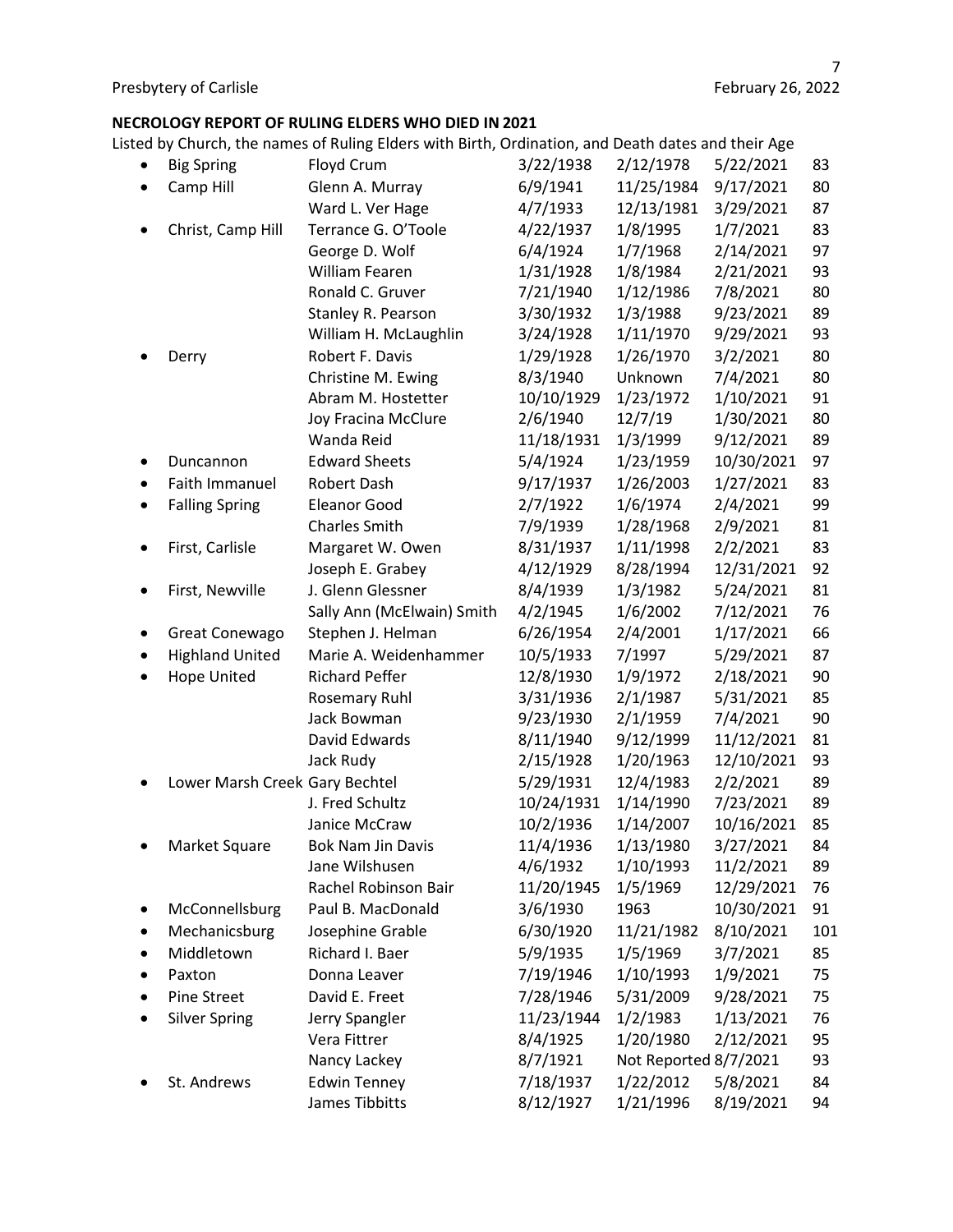|                       | Elizabeth Kalb        | 12/11/1936 7/15/1989 9/3/2021  | - 84 |
|-----------------------|-----------------------|--------------------------------|------|
| $\bullet$ Westminster | P. Frederick Marshall | 10/13/1947 12/16/1990 1/3/2021 | 73   |

#### **WORSHIP**

At 11:35, the presbytery gathered for Worship. Outgoing Moderator Kristal Smith preached an inspiring message on the John 6:1-15 scripture of Jesus feeding the 5,000 titled *Gathering the Fragments*. Using the image of a candle made from the fragments of liturgical candles "so nothing would be lost," she spoke of God gathering the many fragments that are detached, broken off, and incomplete. Today, those fragments include COVID, interrupted goals, financial losses, Ukraine. We don't just throw the fragments away because of the astounding abundance of God. In closing, Moderator Smith offered a prayer that the Jesus who gathers fragments to heal and make whole – not hoard – would receive the fragments of our lives. Incoming Moderator McCullough officiated the Sacrament of the Lord's Supper

## **OFFERING (as a Response to God's Word in worship)**

Offering was collected to benefit Downtown Daily Bread. Originally a mission of the Pine Street Church, Downtown Daily Bread (based in Harrisburg), offers a Soup Kitchen with weekday breakfasts and daily lunch meals; a Day Shelter with cots, computers, phones, and staff counselors; a winter season Night Shelter for men, and numerous assistance programs such as showers, lockers, mail delivery, laundry cards, vouchers for photo IDs, clothing, and other personal hygiene items. Many of the churches of our presbytery support DDB through gifts of money and volunteer service.

### **INSTALLATION (as a Response to God's Word in worship)**

TSC Shoeman introduced Candidates CRE Neal McCullough (Dickinson PC) as Moderator and TE Scott Bowerman (Central PC, Chambersburg) as Vice Moderator; questions of the candidates and questions of the presbytery were affirmed. Prayer by TSC Shoeman: "Help us to discern where your Spirit is leading." Charge offered by TE Smith, who passed the symbols of the office – cross, stole, gavel – to Moderator McCullough, who thanked TE Smith for her service.

#### **NECROLOGY (as a Response to God's Word in worship)**

Names of Ruling Elders who entered the Church Triumphant in 2021 were scrolled on screen as music played – *For all the Saints*. Vice Moderator Bowerman prayed: "As we have taken up these fragments of bread and the cup of salvation, O Lord, we give you thanks as the One who holds us together so that nothing may be lost."

**NEXT SPECIAL MEETING –** Moderator McCullough called a Special Meeting of the Presbytery of Carlisle for Tuesday, March 15 at 12:30 PM via Zoom for the purpose of examining a candidate for the Silver Spring PC AP position; acting on a request from Lower Marsh Creek to extend a formal call to TE Mark Englund-Kreiger; and electing a Part-Time Temporary Clerk. Ruling Elder Commissioners need to be identified for this meeting.

**NEXT STATED MEETING** – Tuesday, May 3, 2022 (evening) on Zoom.

TE Smith called for the meeting to be ended **(MSP)**, and offered a Benediction. "Go in peace to love one another." Meeting ended 12:17 PM.

Respectfully Submitted

Rev. Meg Shoeman, Temporary Stated Clerk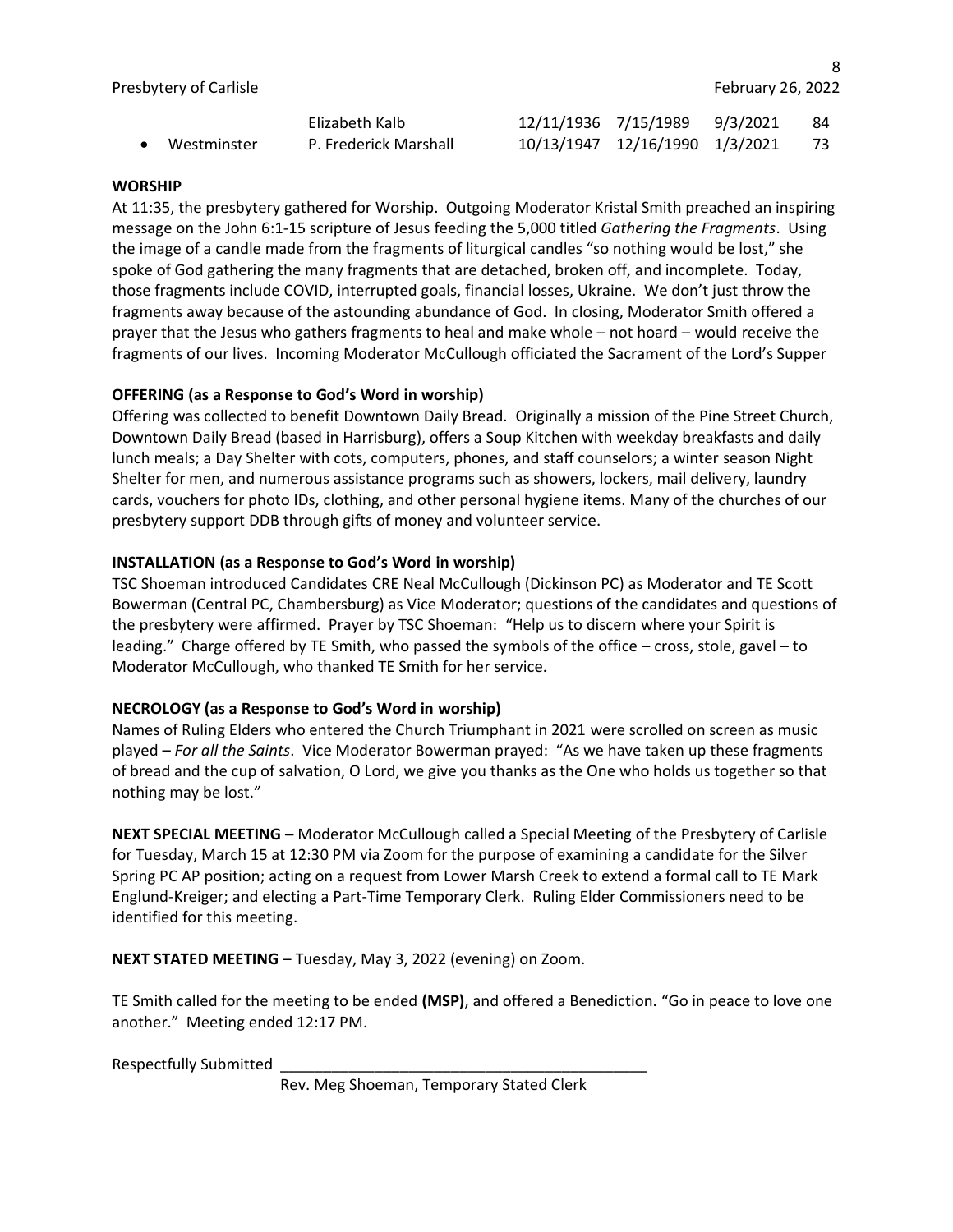# Presbytery of Carlisle

#### Attachment 1: Attendance

| <b>Totals</b>                        |                                                 |                |                              |              |
|--------------------------------------|-------------------------------------------------|----------------|------------------------------|--------------|
| <b>Pastors</b>                       | 30                                              |                |                              |              |
| <b>Elders</b>                        | 34                                              |                |                              |              |
| <b>Voters</b>                        | 64                                              |                |                              |              |
| Guest                                | 6                                               |                |                              |              |
|                                      |                                                 |                |                              |              |
| Cor. Member                          | 0                                               |                |                              |              |
| <b>Attendance</b>                    | 134                                             |                |                              |              |
| <b>Excused</b>                       | 0                                               |                |                              |              |
| Church                               | <b>Elder Commissioners</b>                      | # of Elders    | <b>CREs</b>                  | Total#       |
| <b>Big Spring</b>                    |                                                 |                | Neal McCullough              | 1            |
| Camp Hill                            | Beth Fine, Dolores Peffley                      |                | 2 Roz Presby                 | 1            |
| Capital                              | Rosetta Gaines                                  | $\mathbf{1}$   |                              |              |
| Central                              |                                                 |                |                              |              |
| Centre                               | Wanda Hockenberry                               | $1\,$          |                              |              |
| Christ, Camp Hill                    | Jill Folk                                       | $\mathbf{1}$   |                              |              |
|                                      | Claudia Holtzman, Greg Roberston, Larry         |                |                              |              |
| Derry<br>Dickinson                   | Espenshade                                      | 3              |                              |              |
| Duncannon                            |                                                 |                | <b>Committee Chairs</b>      |              |
| East Waterford                       |                                                 |                |                              |              |
| Faith Immanuel                       | Rose Jewell-Jordan, Norm Diefenderfer           | $\overline{2}$ |                              |              |
| <b>Falling Spring</b>                |                                                 |                |                              |              |
| First, Carlisle                      |                                                 |                |                              |              |
| First United, Newville               |                                                 |                |                              |              |
| Gettysburg                           | Deborah Litten                                  | $\mathbf{1}$   |                              |              |
| Great Conewago                       |                                                 |                |                              |              |
| Greencastle                          |                                                 |                | <b>Christian Educators</b>   |              |
| Harrisburg Korean                    |                                                 |                |                              |              |
| <b>Highland United</b>               | William McHenry                                 |                |                              |              |
| <b>Hope United</b>                   | Phil Noll, Judy Bostdorf                        | $\mathbf{1}$   |                              |              |
| Lost Creek                           |                                                 |                |                              |              |
| Lower Marsh Creek                    | Doyle Waybright, Lynn Miller, Raymond<br>Wright | 3              |                              |              |
| Lower Tuscarora                      |                                                 |                |                              |              |
| Lost Creek                           | Susan Watts                                     | $\mathbf{1}$   |                              |              |
|                                      | Dale Laninga, Ronald Poorman, Trum              |                |                              |              |
| Market Square                        | Simmons                                         |                | 3 Council                    |              |
| McConnellsburg                       |                                                 |                | Denise Lockwood              | $\mathbf 1$  |
| McCoysville                          |                                                 |                | Jim Warnock                  | $\mathbf 1$  |
| Mechanicsburg                        | Katie Chase                                     |                | 1 Carlin Wenger              | $\mathbf{1}$ |
| Middle Spring                        | Donald Cover, Susan Rohr                        | $\overline{2}$ |                              |              |
| Monaghan                             | Kathleen Wells, Lincoln Milner                  |                | 2 Total CRE, CC, CE, Council | 5            |
| Mt. Olivet<br>Paxton                 |                                                 |                | <b>Guests</b>                |              |
| Pine Street                          | <b>Beth Alwine</b>                              |                | 1 Chad Hall                  | 1            |
| Presbyterian Congregation Middletown | Norma Mateer                                    |                | 1 Beverly Benner             | $\mathbf 1$  |
| Second                               |                                                 |                | Diane Lupia                  | $\mathbf 1$  |
| <b>Silver Spring</b>                 | Bill Vipperman, John Carroll                    |                | 2 Lisa Chase                 | $\mathbf{1}$ |
| St. Andrews                          | William Mulligan                                |                | Mary Poague Rexford          | 1            |
| St. James                            | <b>Barbara Hughes</b>                           |                | 1 Megan Callahan             | $\mathbf{1}$ |
| Upper West Conococheague             |                                                 |                |                              |              |
| Warfordsburg                         |                                                 |                |                              |              |
| Waynesboro                           |                                                 |                |                              |              |
| <b>Wells Valley</b>                  |                                                 |                |                              |              |
| Westminster                          |                                                 |                |                              |              |
|                                      | <b>Total Elder Commissioners</b>                |                | 29 Total Guests              | 6            |
|                                      | <b>Total Other Personnell</b>                   |                | 5 Total Voting Elders        | 34           |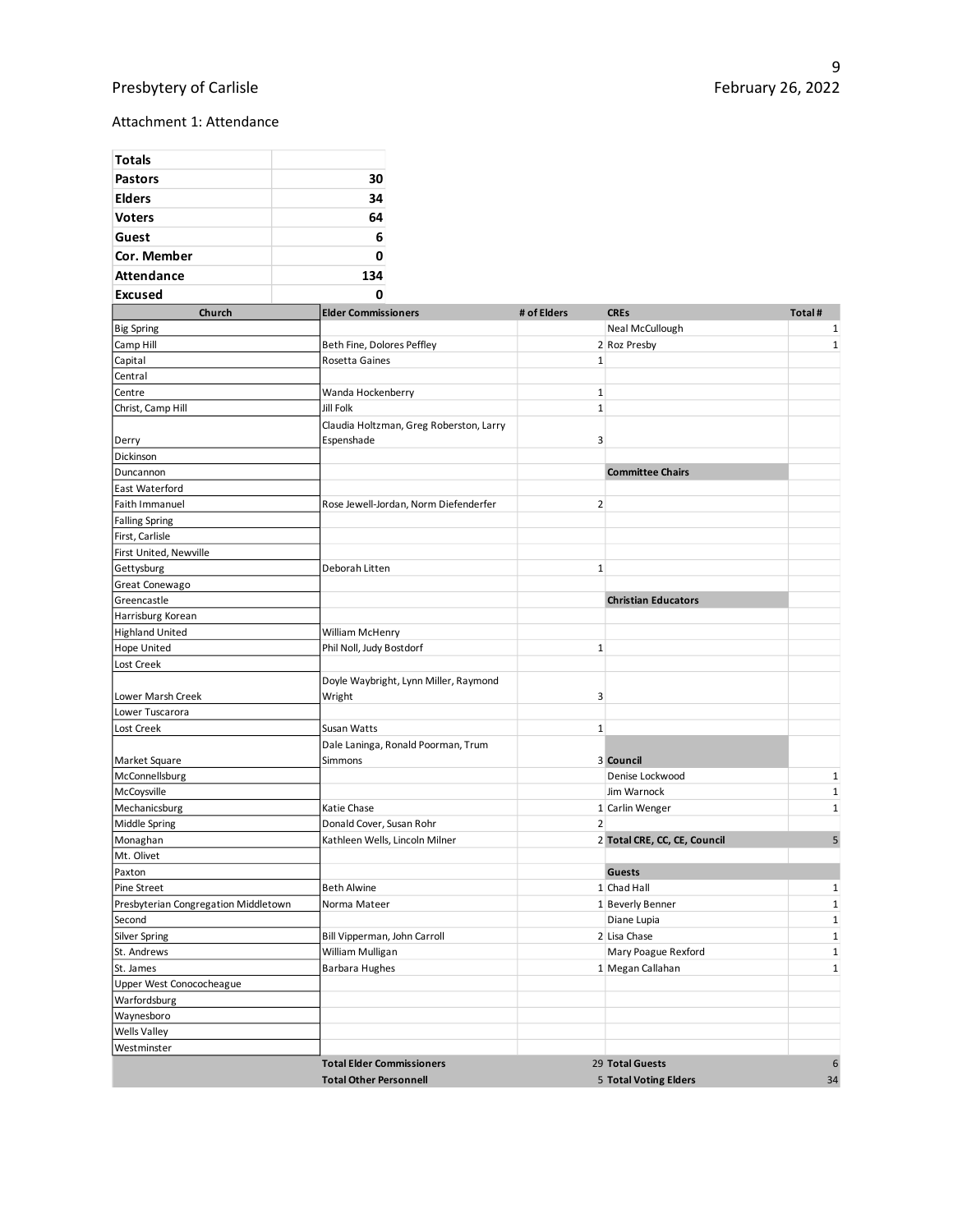# Presbytery of Carlisle

| Non-Parish and Honorably Retired<br><b>Church Pastors</b> |              |               |              |         |                 |           |               |              |                |
|-----------------------------------------------------------|--------------|---------------|--------------|---------|-----------------|-----------|---------------|--------------|----------------|
| Name                                                      |              | <b>Status</b> | Present      | Excused | Name            |           | <b>Status</b> | Present      | <b>Excused</b> |
| Anderson                                                  | Raymond      | HR            |              |         | Blank           | Edward    | P             | $\mathbf 1$  |                |
| Beck                                                      | William      | HR            |              |         | Bowerman        | Scott     | P             | $\mathbf 1$  |                |
| Beltzner                                                  | Doug         | HR            |              |         | Conklin         | Nancy     | P             |              |                |
|                                                           |              |               |              |         |                 |           | P             |              |                |
| Best                                                      | Charles      | HR            |              |         | Englund-Krieger | Mark      |               |              |                |
| Black                                                     | Jon          | HR            |              |         | Graham          | Fowler    | P             |              |                |
| Bowne                                                     | Dale         | HR            |              |         | Galan           | Cheryl    | EP            | $\,1\,$      |                |
| Bradburn                                                  | W. Wilson    | HR            |              |         | Gauthier        | Vernon    | P             |              |                |
| <b>Buffaloe</b>                                           | Marie        | <b>HR</b>     | $\,1\,$      |         | Gordon          | Gene      | P             | $\,1\,$      |                |
| Carroll                                                   | Karin        | HR            |              |         | Fowler          | Graham    | P             | $\,1\,$      |                |
| Carter                                                    | Kent         | <b>NP</b>     |              |         | Hart            | Andrew    | P             |              |                |
| Christopher                                               | Donna        | <b>NP</b>     |              |         | Hostetter       | Andrew    | P             | $\,1\,$      |                |
| Clark                                                     | Crea         | HR            |              |         | Johnston        | Kathryn   | P             | $\,1\,$      |                |
| Cook                                                      | Robert       | HR            | $1\,$        |         |                 |           | P             | $\mathbf{1}$ |                |
|                                                           |              |               |              |         | Kang            | Inho      |               |              |                |
| Dietz                                                     | Peter        | <b>NP</b>     | $\,1\,$      |         | Lorenz          | Anthony   |               | $\mathbf 1$  |                |
| Derrickson                                                | Barbara      | HR            |              |         | McCachren       | Emily     | P             | $\mathbf 1$  |                |
| Derrickson                                                | Paul         | HR            |              |         | McClure         | Nancy     | P             | $\mathbf 1$  |                |
| Dunn                                                      | Arlene       | <b>NP</b>     |              |         | Meilands        | Pam       | P             |              |                |
| Folts                                                     | Thomas       | <b>NP</b>     |              |         | Morgan          | Robin     | P             |              |                |
| Fullmer                                                   | Paul         | <b>NP</b>     |              |         | Neubaum         | Christian | P             |              |                |
| Green                                                     | John         | HR            |              |         | Nyiri           | Louis     | P             | $1\,$        |                |
| Hamel                                                     | Bertha       | HR            |              |         | Park            | John      | P             |              |                |
| Hammann                                                   | William      | HR            |              |         | Smith           | Allison   | <b>TSC</b>    |              |                |
| Hotchkiss                                                 | Robert       | HR            |              |         | Sullivan        | Russell   | P             |              |                |
| Houtz                                                     | Richard      | HR            |              |         | Sweet           | Tom       | P             |              |                |
|                                                           |              |               |              |         |                 |           |               |              |                |
| Humphrey                                                  | <b>Bruce</b> | HR            |              |         | Tiedeck         | Janice    | P             |              |                |
| Jackman                                                   | Thomas       | HR            |              |         | Wadlington      | Kim       | P             |              |                |
| Jessen                                                    | Charles      | HR            |              |         | Wahlig          | Donald    | P             | $\mathbf 1$  |                |
| Kline                                                     | Darlene      | HR            |              |         | Whitaker        | Stephen   | P             | $\,1\,$      |                |
| Larson                                                    | John         | HR            |              |         |                 |           |               |              |                |
| Martin-Minnich                                            | Ron          | HR            | $\,1\,$      |         |                 |           |               | 14           |                |
| Mater                                                     | Jeanette     | HR            |              |         |                 |           |               | 16           |                |
| McCall                                                    | Myrtle       | HR            |              |         |                 |           |               |              |                |
| McKenna                                                   | Jennifer     | HR            |              |         |                 |           |               |              |                |
| Mitchell                                                  | Donald       | HR            |              |         |                 |           |               |              |                |
| Morgan                                                    | Troy         | <b>NP</b>     | $\,1\,$      |         |                 |           |               |              |                |
|                                                           |              |               |              |         |                 |           |               |              |                |
| Myers                                                     | Anne         | HR            |              |         |                 |           |               |              |                |
| Myers                                                     | Charles      | <b>NP</b>     |              |         |                 |           |               |              |                |
| Opitz                                                     | Don          | <b>NP</b>     |              |         |                 |           |               |              |                |
| Pace                                                      | Art          | HR            |              |         |                 |           |               |              |                |
| Potter                                                    | Donald       | HR            |              |         |                 |           |               |              |                |
| Reinert                                                   | Nancy        | HR            | $\,1\,$      |         |                 |           |               |              |                |
| Rhoades                                                   | Robert       | HR            |              |         |                 |           |               |              |                |
| Rich                                                      | David        | HR            |              |         |                 |           |               |              |                |
| Richwine                                                  | James        | HR            | $\,1\,$      |         |                 |           |               |              |                |
| Richwine                                                  | Lois         | <b>NP</b>     | $\,1\,$      |         |                 |           |               |              |                |
| Roach                                                     | Timothy      | HR            |              |         |                 |           |               |              |                |
| Schmidt                                                   | John         | HR            |              |         |                 |           |               |              |                |
|                                                           |              |               |              |         |                 |           |               |              |                |
| Schwab                                                    | Rachel       | <b>NP</b>     | $\,1\,$      |         |                 |           |               |              |                |
| Sheffield                                                 | Dick         | HR            |              |         |                 |           |               |              |                |
| Shoeman                                                   | Margaret     | <b>NP</b>     |              |         |                 |           |               |              |                |
| Sigler                                                    | Heather      | HR            |              |         |                 |           |               |              |                |
| Smith                                                     | Kristal      | <b>NP</b>     | $\,1\,$      |         |                 |           |               |              |                |
| Sproat                                                    | John         | HR            | $\mathbf{1}$ |         |                 |           |               |              |                |
| Stewart                                                   | Anne         | <b>NP</b>     |              |         |                 |           |               |              |                |
| Stockstill                                                | Andrew       | NP            |              |         |                 |           |               |              |                |
| Strauss                                                   | Sandra       | <b>NP</b>     |              |         |                 |           |               |              |                |
| Thomas                                                    | Thomas D.    | HR            |              |         |                 |           |               |              |                |
| Trask                                                     | Edward       | HR            |              |         |                 |           |               |              |                |
| Uittenbogaard                                             | Roger        | HR            |              |         |                 |           |               |              |                |
|                                                           |              |               |              |         |                 |           |               |              |                |
| Uittenbogaard                                             | Susan        | <b>HR</b>     |              |         |                 |           |               |              |                |
| Van Hise                                                  | Angelina     | HR            |              |         |                 |           |               |              |                |
| Van Hise                                                  | Larry        | <b>HR</b>     | $\,1$        |         |                 |           |               |              |                |
| Van Schenkhof                                             | Carol        | HR            |              |         |                 |           |               |              |                |
| Velthius                                                  | Stephen      | <b>NP</b>     |              |         |                 |           |               |              |                |
| Veon-Nyiri                                                | Candace      | <b>NP</b>     | $\mathbf{1}$ |         |                 |           |               |              |                |
| Vickery                                                   | Caroline     | HR            | $\mathbf 1$  |         |                 |           |               |              |                |
| Wadlington                                                | Derek        | <b>NP</b>     |              |         |                 |           |               |              |                |
| Washburn                                                  | Mary         | <b>HR</b>     |              |         |                 |           |               |              |                |
| West                                                      | Howard       | <b>NP</b>     |              |         |                 |           |               |              |                |
| Wiant                                                     | Kelly        | <b>NP</b>     |              |         |                 |           |               |              |                |
| Williams                                                  | Dale         | <b>HR</b>     |              |         |                 |           |               |              |                |
|                                                           |              |               |              |         |                 |           |               |              |                |
| Winsheimer                                                | Harry        | HR            |              |         |                 |           |               |              |                |
| Work                                                      | Galen        | HR            |              |         |                 |           |               |              |                |
| Wright                                                    | David        | HR            | $\mathbf{1}$ |         |                 |           |               |              |                |
| Yaroschuk                                                 | Kathryn      | <b>NP</b>     |              |         |                 |           |               |              |                |
| Yates-Brungraber                                          | Kathy        | HR            | $\,1\,$      |         |                 |           |               |              |                |